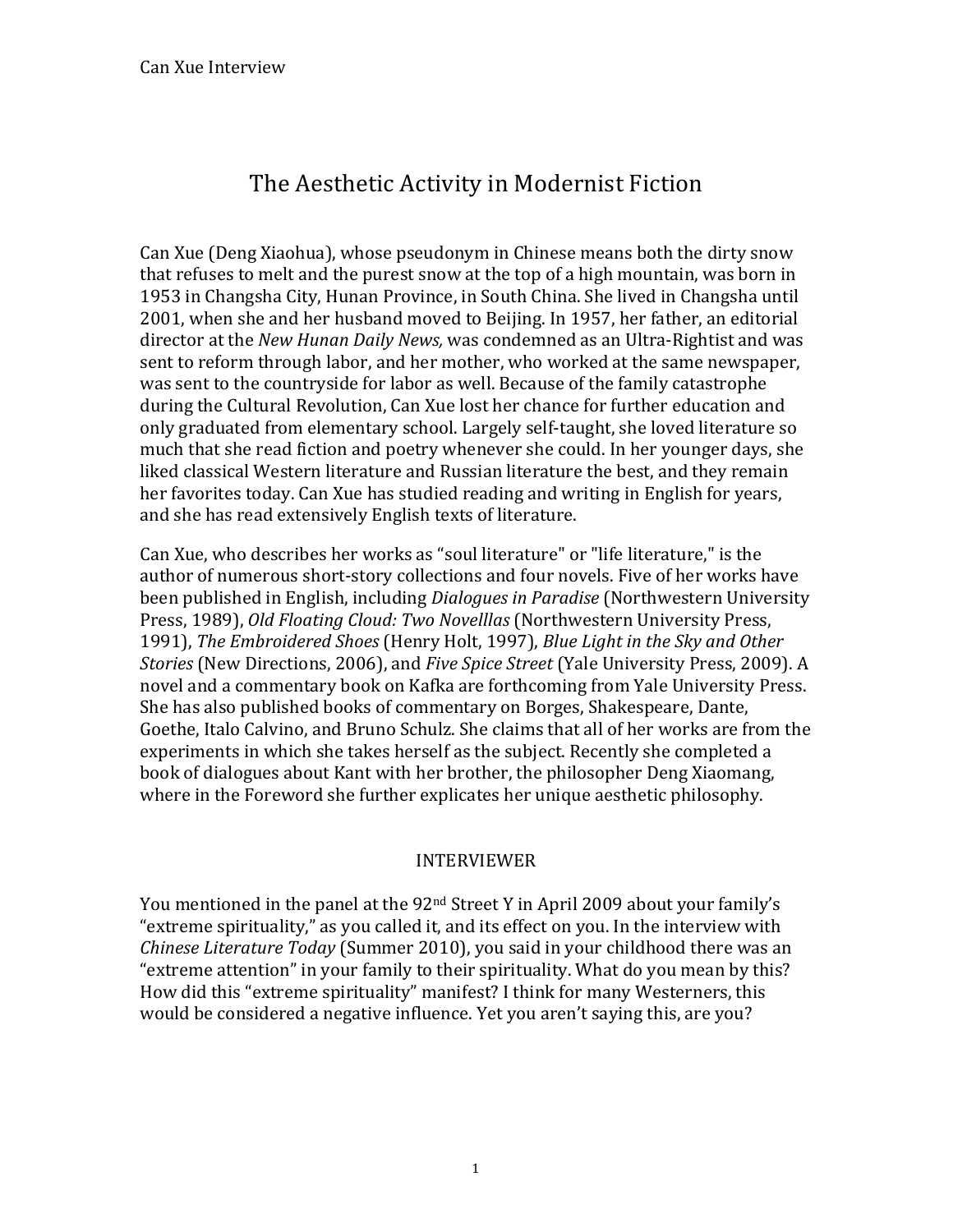## **CAN XUE**

No. You are right. Actually, I know that the expression needs some explanation that is necessary not only for Westerners, but also for Chinese. The so-called "spirituality" in the fifties [in China] was actually a kind of cheating, an abusing of a certain dogma. And that's not real spirituality at all. But today we should realize the influence dialectically. In my view, excluding enjoyment of material things made the children in our family concentrate more on spiritual things. And although the fifties were depressing and not good for developing a free character, it did bring a Western way of seeing the world (Marxism). Yes, it brought a logical way to realize things, a way that was totally lacking among us Easterners. (And it still is today.)

My father was among a few intellectuals who had some independent thinking. I think that some children in our family have, to a great degree, developed his way of realizing the world and turned it toward another direction. So it's we children who have found a way to survive by our spirit, not our father. Father had failed long ago. But we are from Father. Today I still remember clearly what happened after Father was identified as an "Ultra-Rightist" during the Cultural Revolution. He sat at the desk, reading Karl Marx's books, taking notes every day. He was like that for almost all of his life—calm, cool-headed, idealistic. Very few people in China could be like him. I would like to call the process of our inheriting Father's way as "turning a dogma into real spirituality."

Maybe that's also why nowadays the best writers in China were born in the fifties and the sixties. They experienced the idealism. Then they had some degree of realization about the idealism. That generation of writers pays more attention to spiritual things than younger writers.

#### **INTERVIEWER**

I know that in reviews and commentaries about your work, it is often cited as being in opposition to the social realism then current in Chinese literature, but your opposition to realism as an aesthetic seems to run deeper than just a reaction to a literary movement. It seems rooted in your belief in the deep nature of human beings. In other words, it's not a literary game. If so, how does your aesthetic reflect these beliefs?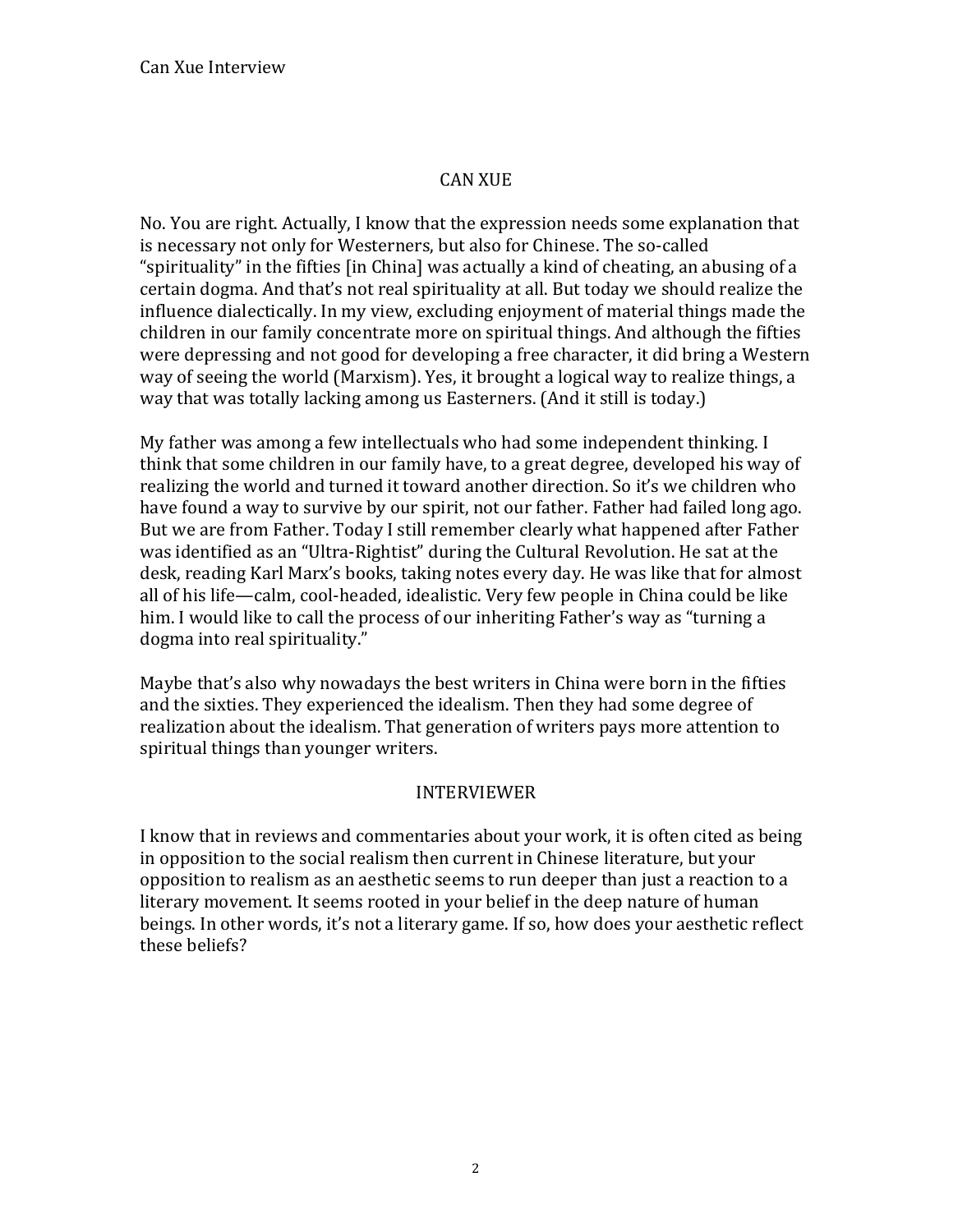## **CAN XUE**

You are right. I never thought that my fiction writing should be in opposition to either social realism or classical realism. That's impossible when you are writing fiction. But today, from my perspective, I think pure classical realism could not meet the development of literature anymore. We artists have to explore the deep nature of human beings. Otherwise, we will come to a dead end.

Maybe I'm a person who has an extraordinary sensitivity to spiritual things because I chose modernism as soon as I began pursuing my course. Before that, I had read a lot of classical realism and loved the books very much. I remember that was in the eighties. Then I read The Divine Comedy, Kafka, and Faust by Goethe. Suddenly, a brand-new world loomed in my mind. It engulfed me immediately. How exciting, how extremely enjoyable it was! I read and reread those books. Sometimes I was almost happy to the degree of craziness! I thought that I would like to write things like these masters. But I was still too weak to write like them. So I thought maybe I could try to write fiction like the writers in our country—Xiao Hong, Lu Xun (I still think these two are very good today). My first work, *Yellow Mud Street*, was the result of these efforts. I tried several times. At first, the manuscript was very near classical realism. I changed, and changed, and the text was moved further and further from realism. I was pursuing my natural course because I wrote from my heart, and I faintly sensed what sort of writing could satisfy my spiritual needs. Even today, I still consider *Yellow Mud Street* as one of my best works. One of the novel's character's name means "light" (Wang Ziguang). And the character never had a body. But he was the core of the whole story. In my mind he was really the light of my ideal. He came to my writing when I got halfway through the journey. And it was he who illuminated my writing. So when I finished the novella, I matured into a writer who had a special style early on.

I think that my literature is not a literary game. I would like to say that it belongs to the universal tendency in our spiritual development. And my aesthetic activities reflect that very tendency. This is my belief. And I was very happy when more and more of my readers around the world realized this.

## **INTERVIEWER**

I want to ask about desire and its place in your work. It's certainly a recurrent theme. I'm thinking of Five Spice Street (published in 2009 by Yale University Press), your most recent book in English (though it was written in the eighties) where desire—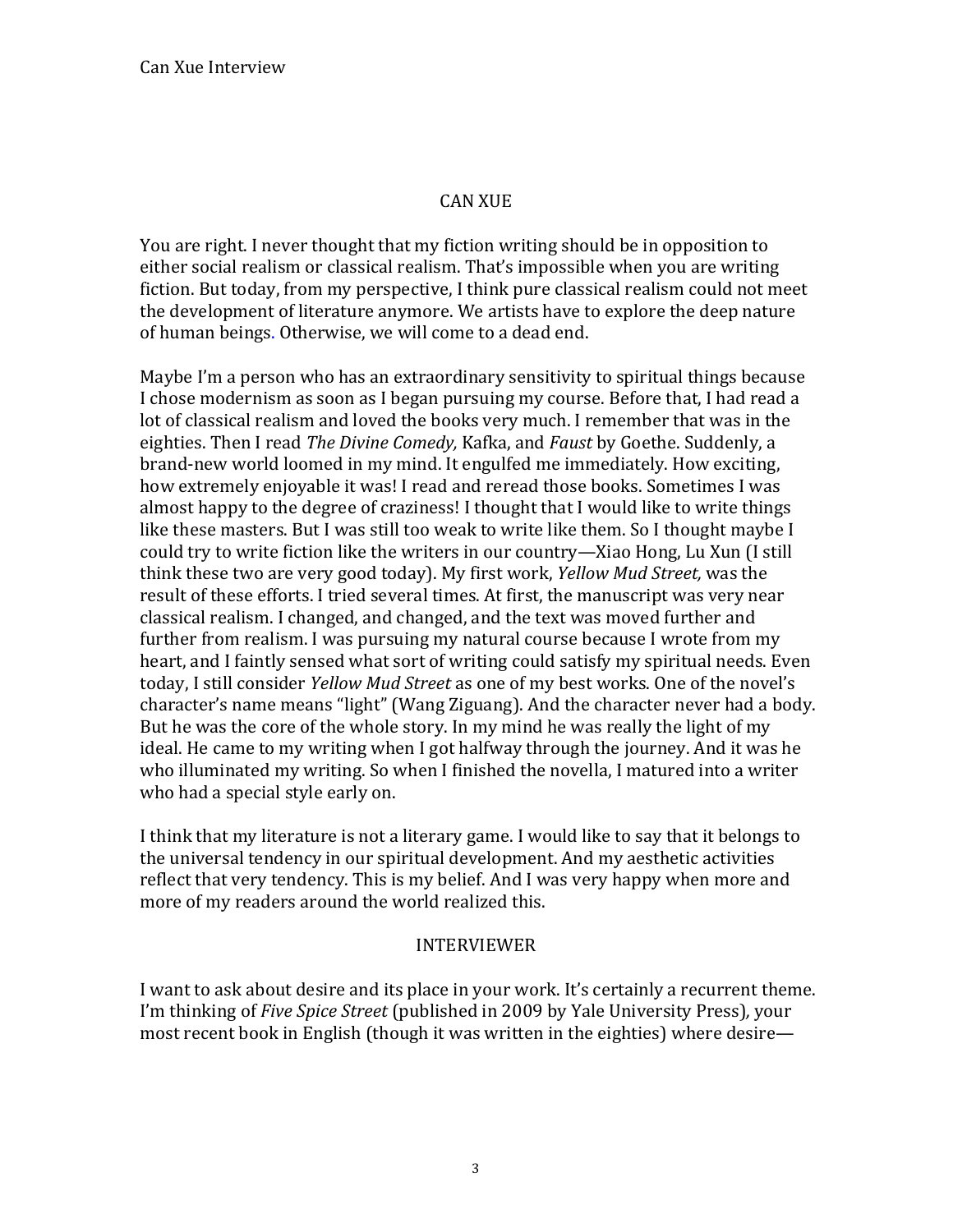often hilariously—is one of the major topics of conversation on the street. Madam X seems to be the repository for all Five Spice Street's desires and imagination. In previous comments you've said "realize your desire; protect it and let it exert rationally." This statement seems very much like an artistic or spiritual credo. What is the source of this desire in your mind? What does it need protecting from?

## **CAN XUE**

This question is a very complex question. I will try my best to answer it.

Usually if you say: "exert your desire rationally," people will think this means pressing your desire down somewhat, or confining it within the limits of conventional morality. But I don't mean that. What I mean is that one can exert one's desire in an artistic way. And there is a system that works in aesthetic activities. Within the system one can exert one's desire to the maximum. The system is the structure of humanity. There are two opposites in this contradictory structure. One is our original force, or emotion; another is our capability for control (or rationality, or Logos). When one is creating a work, one's Logos asks one to exert one's desire (or emotion, or original force) to the maximum. That means one has to discern how can I do this? What is the sustainable way of an emotional development? Is it possible to exert one's desire to the maximum in this way? Logos watches your exerting. But Logos doesn't take part in the emotional activities. He just squeezes one's original force, oppresses it, gives his instructions to it, such as "Go ahead!" "This way!" "No relief is permitted here!" "More energy!" and so on. So under the Logos monitor (he is a part of yourself, too), one can't turn down a wrong path, and one's life will be full of vitality. What is one's freedom? I think if you enter the artistic system, exerting your desire to the maximum within the system, you will experience freedom.

Times have changed. As a modern person, you can't exert your desire like an animal anymore. And that kind of desire is not a human's desire, either. A human's desire is forever under a kind of monitor. This kind of monitor (I call it Logos) will not decrease one's emotional force. On the contrary, its function is to promote desire or emotional force, and to liberate one's life force. Within this system you have to try your best to find a way that is the best way to exert your desire—a sustainable way, a way that can liberate yourself thoroughly. Of course in the course of exerting, you have to struggle with yourself—I mean you have to let your life force struggle with your Logos. Life force breaks through the controlling (Logos) again and again. She even occupies the castle. But at long last she finds that the castle is Logos' castle. But she has made it.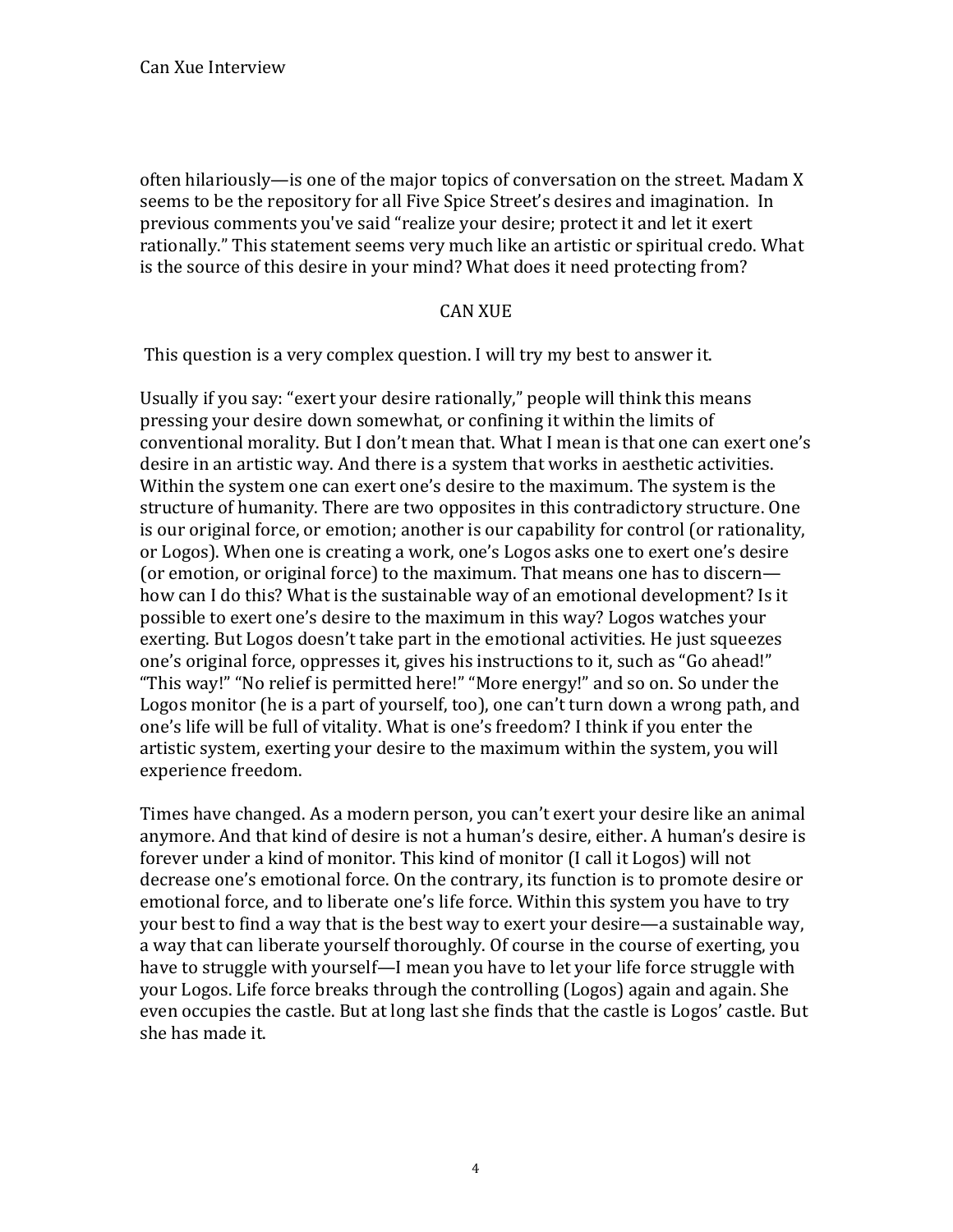I think a really modern person is one who has an artistic system in his or her emotional life. Here I would like to talk a little bit about Logos' crafty way. When Logos gives instructions in your heart, as I mentioned above, you have to use your life force to wrestle with those instructions. Only then will you understand what the instructions really mean. Things usually happen like this—when Logos says: "This way!" it means not this way, but that way. And that way is the very way of Logos. It's also the way you really want to go because you are struggling with the instruction. Some principal words that arise when working within the system are "struggling," "revolting," "opening a new path," "breaking down barriers," and so forth. But this sort of control by Logos that pushes one to exert one's desire to a maximum within this system, if one practices it often, will lead one toward virtue.

So from the beginning of my writing career until now, my works are full of desires. Every time I sit at my desk (or my dining table in earlier times), I make my mind exert my desire to the maximum. The most important thing is that all my works are descriptions of the same desire. They describe what form the desire has; how many layers it divides into; in what way it struggles with Logos; how it transforms from one form to another; how it hides in the deepest layer in the work; and so on. Actually, when I describe my desire, I am describing my spiritual world too because the desire has already metamorphosed into spiritual things. This is Logos' miracle. Desire is the core for my creating. It is also the dark mother of my imagination. I want to say that I will sing the praise songs of desire of human beings to the end.

I'm happy that you have seen this in my early novel *Five Spice Street*. I think that the whole story is a discussion about how sexual desires could exert in societies freely. And also it is a description of human beings' pain and struggling when they can't exert it freely. Although everybody seems to have failed in the story. I think that in a certain sense they have made it—in their discussions about sex; in their vulgar pursuing; and in their warm imaginations about Madam X. Yes, you are right. She is the repository for all of Five Spice Street's desires—that is because she is an ideal symbol, not a real person. If she wanted to change into a person, she would have had to become the widow (another character in the novel who finds her desires coming to the surface and expressing themselves in ways that disrupt Five Spice Street as well).

I think the source of the desire has to be from one's worldly life. As you have seen, my works are full of the breadth of worldly things. Yes, I love my worldly life so much—common people, common loving, and people's innumerable schemes and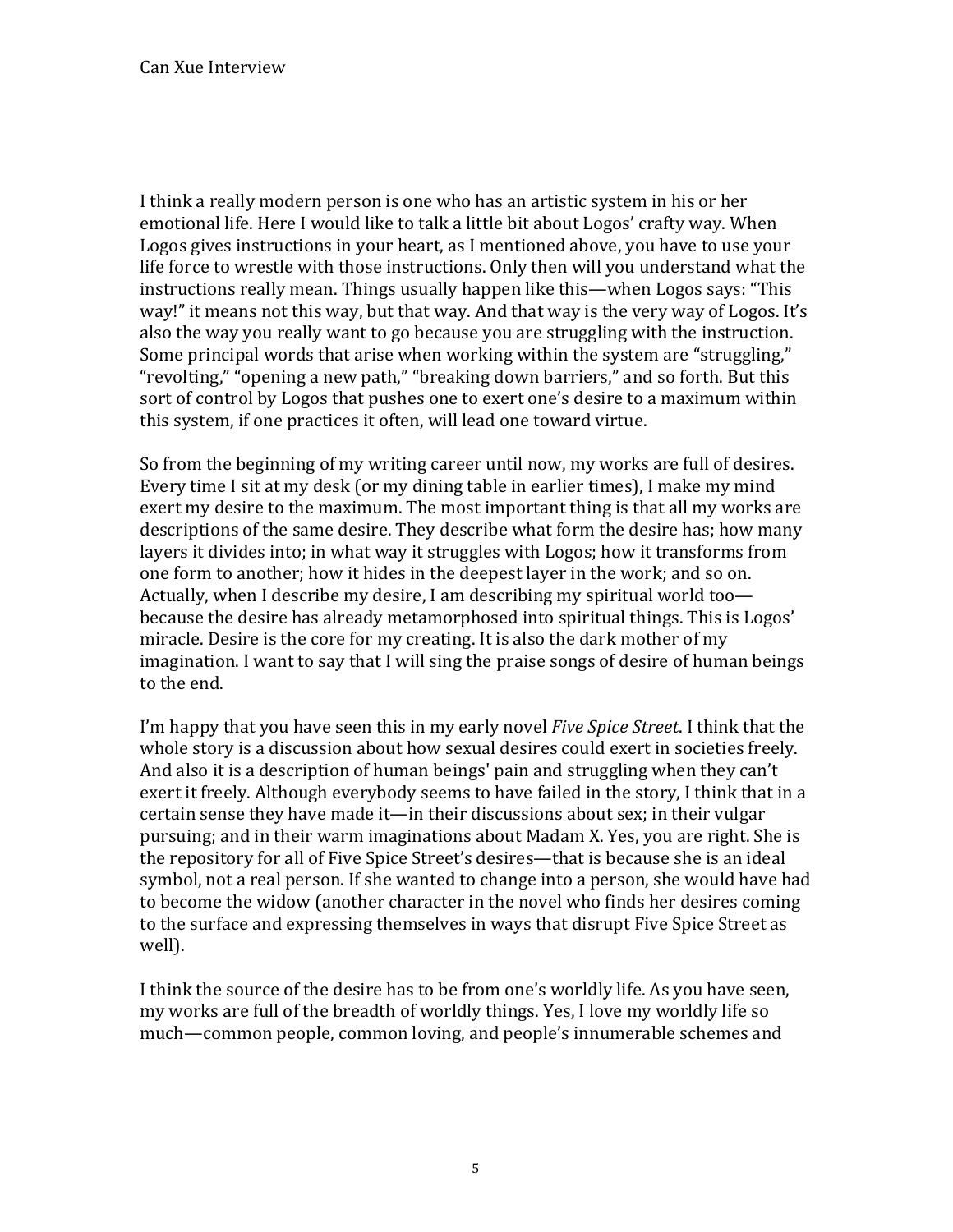intrigues. I believe that spiritual things depend on one's desire for their growth. If one has no interest in worldly things anymore, one's spiritual world will become smaller and smaller, and disappear in the end. Protecting one's desire means one should not give it up lightly. And one should be used to analyzing one's own emotion often. Of course, reading literature is one of the best ways to help.

## INTERVIEWER

Your comment about Madam X's role in *Five Spice Street* brings up a question. In your work, readers will get frustrated if they read and try to apply a common understanding about character development that we're taught when we analyze works of fiction, won't they? Often the main "character" seems to be a whole situation that's trying to transform through the story's characters. Is this an accurate description?

## **CAN XUE**

Yes, you are right. My fiction is not "common." I mean it belongs to the category of modernism (including some works that have the characteristic of modernist literature). Maybe what you are referring to is more realistic fiction, in which people are more comfortable talking about character development and such things. When reading modernist literature, one has to change one's orientation of both thinking and sense perception. And this kind of reading needs much more initiative. And one must use the system I mentioned above. I think that lazy readers and readers who have not got enough training on modernism had better not try these kinds of works immediately.

In some of my works (maybe not all of them; I think my fiction has a variety of forms), the main character does seem to be the highest being. This character watches all the others' performances from his or her or its superior position. And the character (she, him, or it) also understands the meaning of all the others' activities. A reader must learn to discern the layers of the spirit in the work first. Then maybe the reader can recognize the highest or deepest character. Otherwise, the reader will remain on the surface of the story no matter how hard he or she has tried.

I think my commentaries published in China and Japan have given readers an orientation about how to read modernist literature. And when I analyzed the classical writers like Dante, Goethe, Shakespeare, Kafka, Borges, and so on, I was also analyzing myself at the same time. My works have the same structure as their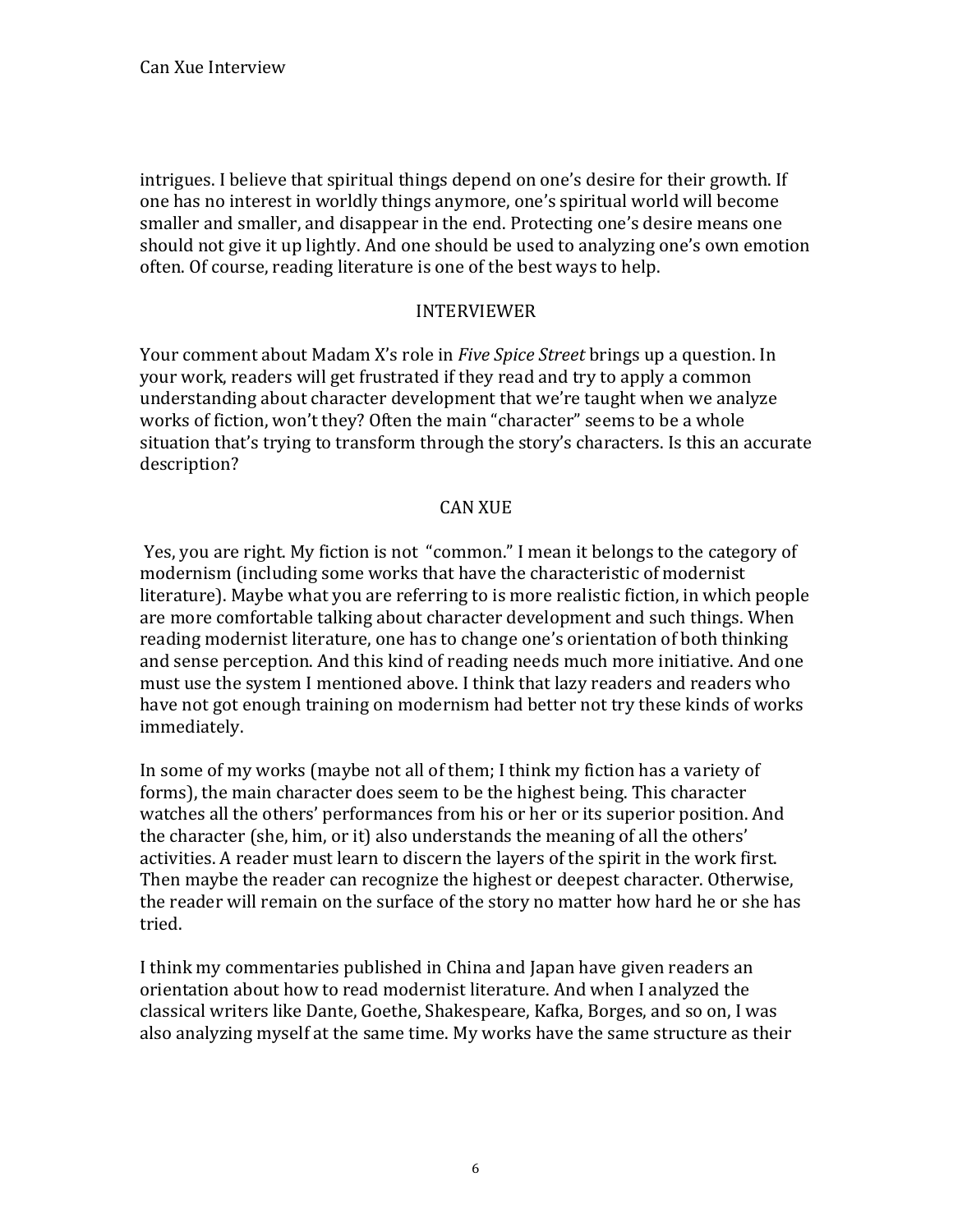works. Another important point to understand is for this kind of writer the same subjects appear in their works again and again. Their works are often about their writing activities themselves. (I think that's because a writer's writing is his or her spiritual activity.) So things become like this for the writers: They are writing about their writing activities. How wonderful the scenes are! And how moving!

### INTERVIEWER

I think about your story "Blue Light in the Sky," the title story to the collection published by New Directions in 2006. On one level, it's an initiation story of the young girl, Sumei, who cuts her foot on sharp glass from bottles thrown in the yard by her father. And you can read the story purely as an initiation story, but on closer examination, the story becomes something much larger. The mundane, external "facts" of the story are transformed into an internal, spiritual, archetypal drama controlled by the "highest being," in this case the father. Everything "external" in the story is spiritually transformed. This creative act seems to be at the heart of Can Xue.

## CAN XUE

Yes, I agree with you. The story is an initiation story. And it is a pure spiritual initiation story.

Sumei is the first layer in an artist's spiritual world. She has very strong desires and wants to discern the world around her. As you know, if one wants to realize the world—or realize oneself, this is the same thing in artistic activities—one must do it through mirrors. Sumei's mirror is her sister, Sulin, in the story. So although full of pain and perplexed throughout the whole story, Sumei has to learn from her elder sister. The sister belongs to the second layer of the spiritual world. And she is much more experienced and has a deeper insight into things than Sumei. She guides Sumei and lets her experience the pain and horror of the spiritual initiation in this journey. As usual, a writer (here, Sumei) can't recognize his or her self at the beginning of an aesthetic activity. So Sumei can't recognize Sulin either. And she disagrees with her sister in almost everything. But although Sumei doesn't recognize Sulin (as herself, her mirror), she always listens to her from her natural instincts. And loves her. And as for the mirror, Sulin, her objective is to impel Sumei to reach maturity soon. So she must press her, drive her into a corner, and bring humiliation and horror upon her. Only by these tricks can she attain her goal. Sumei benefits from her sister in this sort of relationship. And she becomes more and more audacious. In the end, even though the people in the village (including her father and sister) hint that she will die soon from her wound, "she still felt that perverse desire: she had to walk to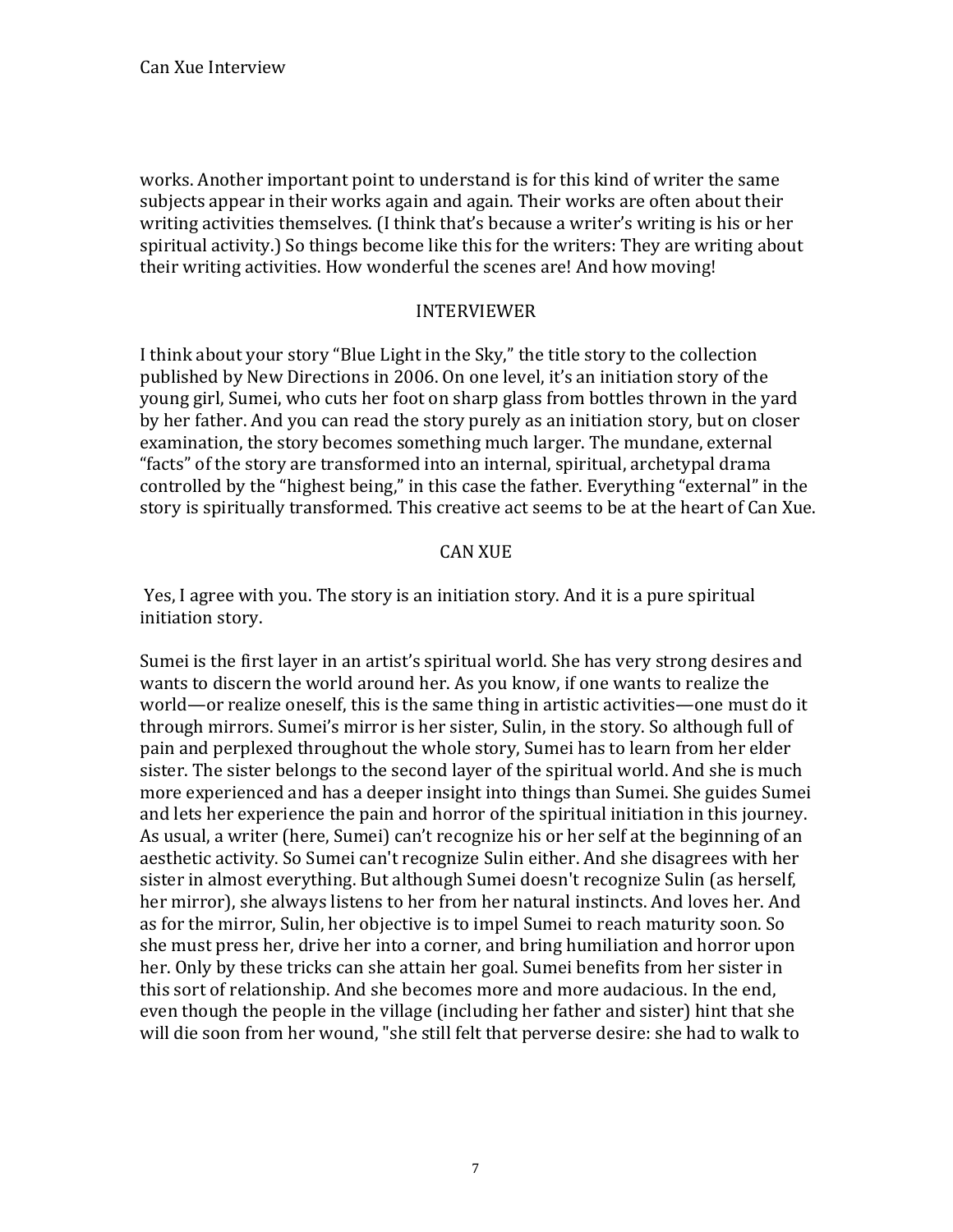the other end of the village." She knew that if she walked to the other end of the village, she would live forever!

It seems this is an initiation story, and also a story about a writer's writing, I think. I have made this statement in other places: "My writing is a neoclassicism." This story is a typical neoclassical story.

## INTERVIEWER

I'm interested in the mirror that you seem to be presenting your reader, particularly in light of your comment above about the need for a mirror for a person to realize the world, or him or herself. The system that you are describing is simultaneously the subject, the meaning, of your work as well as your method of creating it. That's one mirror, perhaps the creative artist's mirror at the heart of Can Xue's work. But in this mirror is also simultaneously the place where the reader is forced to make meaning. Just as Can Xue's characters are forced to confront the mirror by finding themselves in untenable situations that obscure their own higher logic until they wrestle with it, so too are readers forced into untenable situations by having their sense of logic, of reality, pulled out from underneath them for a higher purpose. Has Can Xue—and now I am separating you from the creator of the work in a sense forced you into untenable situations whereby you had to realize the world, or yourself? Is this an ever-present process for you?

# **CAN XUE**

Yes. The mirrors are very interesting in the works of modernist literature. The characters not only see themselves in the mirrors, they also see how they look at themselves—one sees one's seeing. A very tricky relationship. When readers understand the relationship, they will feel that the works are very enjoyable. How exquisite the systems or structures of the spiritual kingdom are!

I think the mirrors are the ability of Logos. And they are also the treacherous props of Nous. As soon as a child can differentiate himself from his mother or his environment, the ability grows in his mind. And that also means he has used mirrors. The more mirrors in one's life or one's reading, the more self-realization one has. Modernist literature is full of mirrors. That's why I wanted to emphasize the function of Logos in this category of literature. The function of modernist literature or art is not only communication; it's also realization. The function is similar to philosophy. Because of the existence of the mirrors in the work, a good reader will often feel that he or she is forced to look into them. One has to face them; otherwise,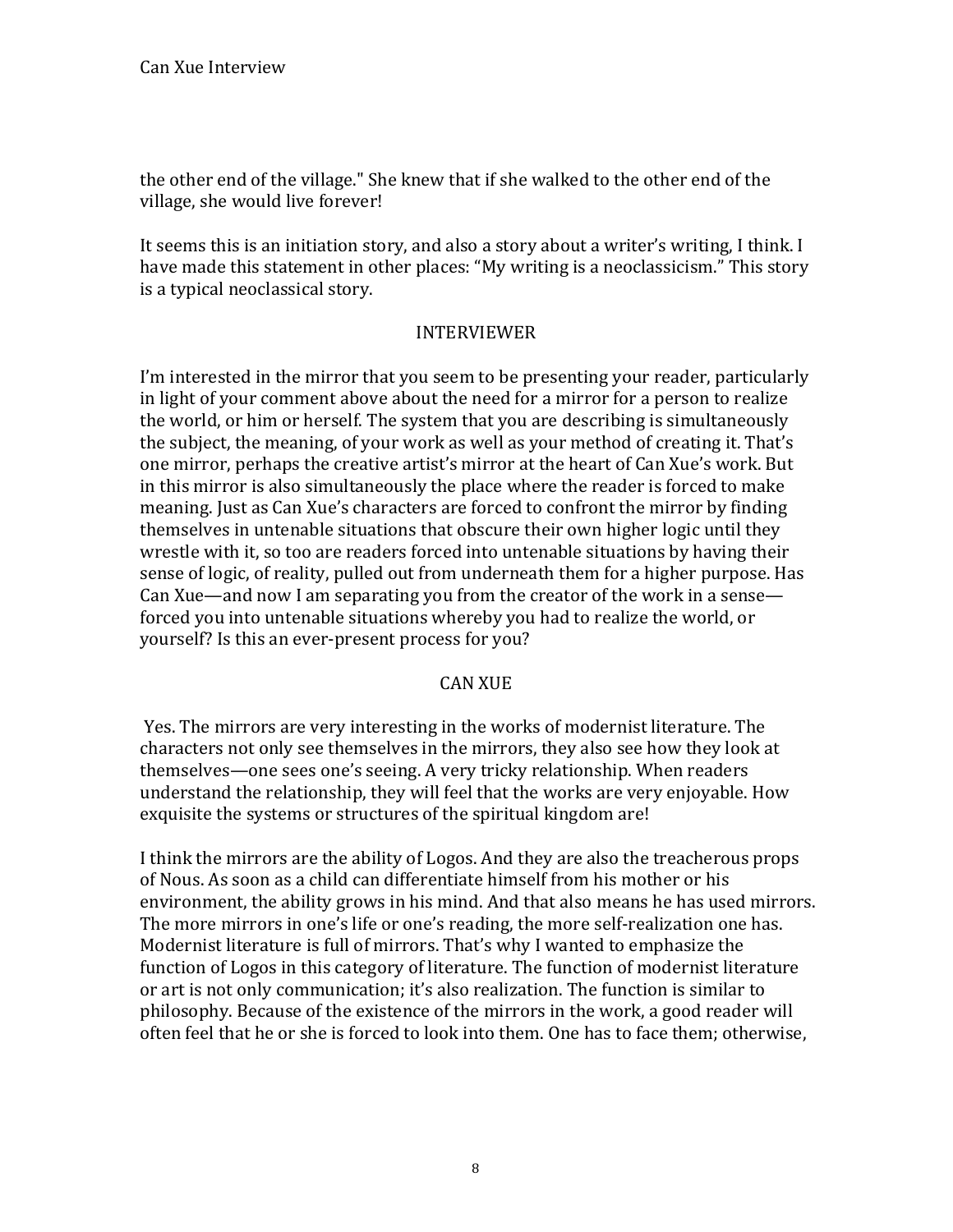one can't enter into the works at all. When one looks into them, maybe the looking will become a journey. You continue your practicing (looking); you explore yourself deeper and deeper. Meanwhile, your spiritual world expands wider and wider. That's a transparent world. It has a beautiful structure, and it joins together with the spiritual kingdom of human beings.

An artist has to look into mirrors. And he or she has to enter the system. Once one enters it, one feels a pressing force. And one also feels that the ground one stands on is untenable. But the situation is the very one you seek. It means freedom. Since your being is untenable, a sham, you have to act to find reasons for your real being. And the reasons are in your acting. We live only when we are acting. So the actual situation is that we can't give in. We can't stop resisting Logos. The higher logic is only sensed while we are resisting. Yes, for me, as an artist, forcing myself into an untenable situation is an ever-present process.

#### **INTERVIEWER**

I am still struggling with Logos as something to resist. In fact, as you say above, "the higher logic is only sensed while we are resisting." If Logos is the controlling mind, the higher being, then it would seem you would want to fall in line with Logos, figure out what Logos is telling you and do this without questioning, but you are saying something else, aren't you?

## **CAN XUE**

This question is a very good one. I'm happy to explain the system at length. In the system, Logos doesn't move. All the performances must be given by characters (I call them "Nous") in a story. The characters form layers in the story (I call the layers "the layers of spirit"). So when Logos gives the tricky instructions, it is these characters (Nous) who receive them and give their performances. The way in which Nous receives the instructions is a very special one. It's not "fall in line with Logos." On the contrary, it should be wrestling against Logos, just as Kafka's K wrestled with the Castle, or Sumei with the father in "Blue Light in the Sky." Only in this kind of wrestling can the character experience the real will of Logos. Wrestling or resisting is the way Nous understands the meaning of her own acting, or Logos' will. Since Logos can't move, he must realize or embody himself through the characters. And meanwhile, Nous reaches a higher logic through her acting. In the story "Blue Light in the Sky," the father represents the deepest part of Nous. So he has the highest logic in his mind (that's why I say he is a Logos). He understands and arranges everything in the story. This part of Nous is the nearest to the Logos in Can Xue's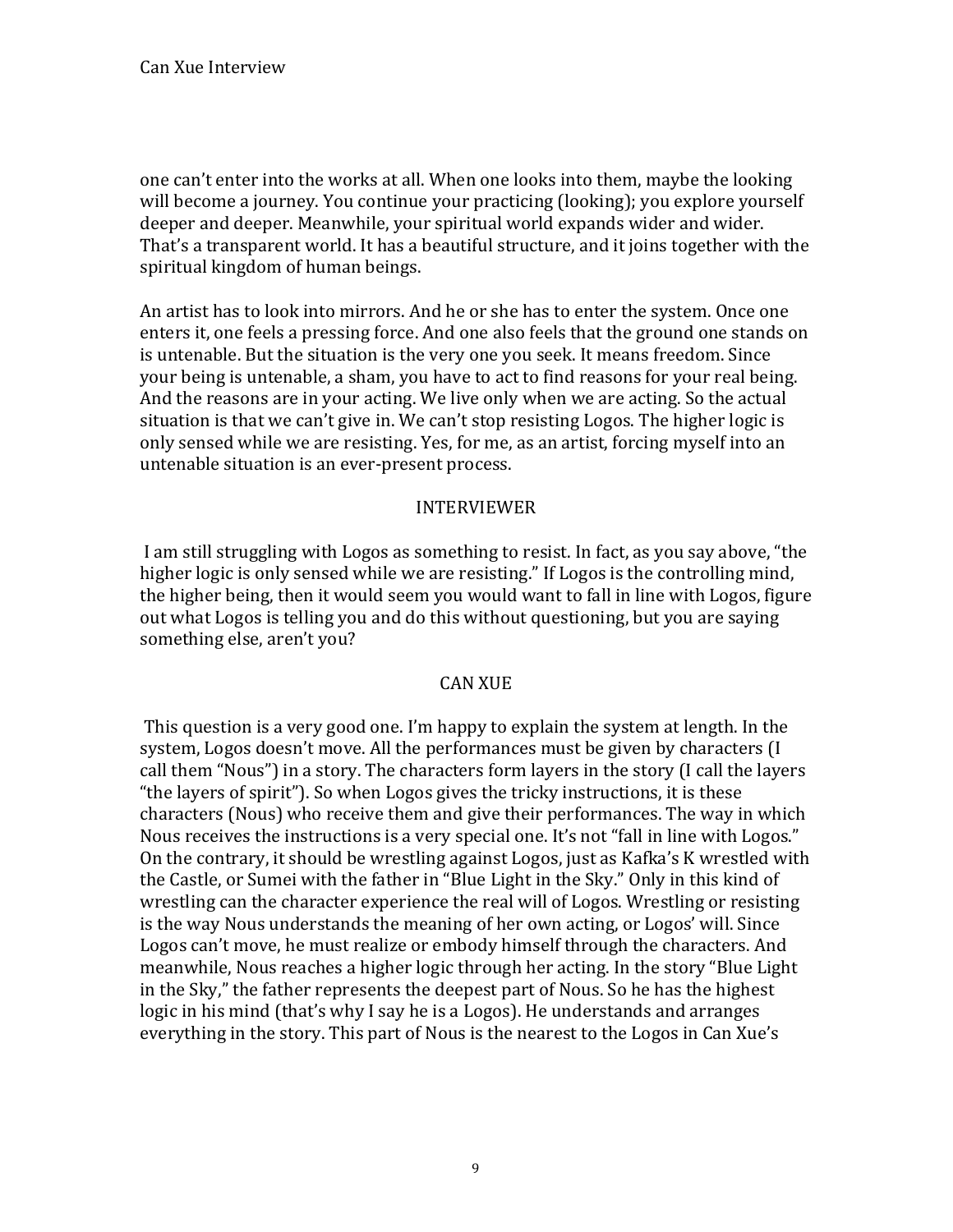mind. Logos doesn't take part in aesthetic activities directly. He is an ability of a human. This powerful ability controls the whole situation. Nous resists him (Logos); this sort of resisting or struggling is semi-enlightened, and semi-ignorant. Why struggling? It's not because they are weary of the father, or abhor him. As I said above, all three are Nous—including the father. But each of the three also has some Logos. The father has the largest part. He acts as a small Logos; he must listen to the great Logos in Can Xue's mind. He is active, so he still belongs to Nous. And the two sisters are not at the same level either. One has more Logos, one has less. So their attitudes are different. When the reader thinks of the father, he should think of him as Nous first. But this Nous looks like Logos. And in the story he functions as Logos too (as well as functions as Nous). When they are struggling against him (Logos), they can always sense his real will. And this is their aim.

So we can say, the whole story is a writer's effort. She is trying to find her real will through a struggling performance against her Logos. In order to reach the aim, she breaks her Nous into several parts and lets the parts form three layers. And she lets Logos (this Logos is in her mind) direct a dramatic event between these parts. As you experience in the story, the deeper the character, the more Logos (the ability for controlling) she or he has. So usually the deepest character —Nous' most dark and essential part —unifies with Logos. The father in the story is somewhat like Beatrice in The Divine Comedy. But he is more active, more "Nous" than she.

## **INTERVIEWER**

As you are writing, how much are you aware of the system unfolding? How do you know that you are in the right mental space?

## **CAN XUE**

From the beginning, I felt that I was entering into a system when I wrote. At that time I didn't know clearly what happened inside me. I just practiced my writing, vear after year. Then suddenly, one day (when I was forty-five years old) I recognized the system (or structure) in other writers' works. I thought they were the first rank, so they were my mirrors. That is to say, in a certain sense, I recognized Can Xue's system too. This is a very stern system. It presses you, squeezes you, and blocks all of your paths when you are writing. But it is in the very course of pressing, squeezing, and blocking that someone (I now call him Logos) lets you experience or discern what way is the right way. I would like to express the thing like this: Logos tells me that I have to deny all the possible paths, and the only path that is right is an impossible one. So when I'm breaking through, I am actually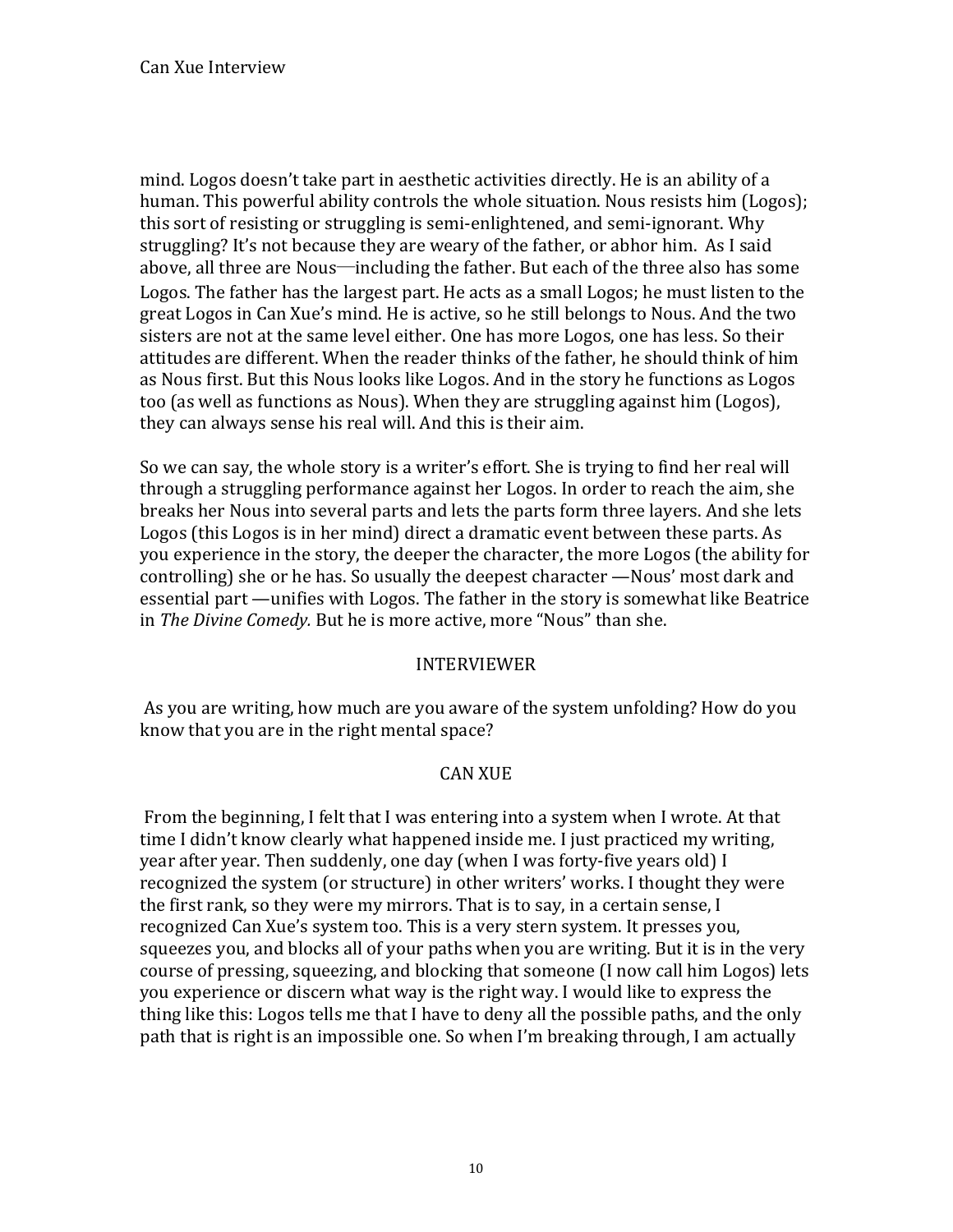revolting against Logos, because he has said that my creating was impossible, but I still do it. I have made the impossible become possible. And the possible thing (my acting, or works) is the very one that Logos wanted me to do, but pretended to be against. So the key word here is *acting*, or *performing*. I think the two have the same meaning in my expressions here, because in the most direct sense, aesthetic activities are performances.

My Logos is full of craftiness. And my Nous has to cheat when she gives performances. He denies her acting time and again. Meanwhile she cheats and still does it. This sort of tricky relationship forms the system in my creative life. It has become very clear to me today. But this kind of clarity doesn't mean I know what sort of characters or backgrounds or sentences or tones I should choose when I write fiction. Logos doesn't tell me that. He just gives instructions like: "NO!" "Choose the most impossible path!" "Do your utmost!" and so on. So I put myself in a very tense atmosphere and highly concentrate on my imaginative world when writing. The more impossible the things you write, the better. In order to pursue this kind of ideal creative life, I have to keep my mind very clear for at least one hour (my creative time) every day. So I run in the morning. And I sit at my desk after my running. When one's mind becomes very clear, one can discern spiritual things easily and choose the right direction or path. Meanwhile, your ability for controlling (Logos) becomes more powerful. And you can control the overall situation very well in the deepest sense.

Usually people believe that a good fiction writer should not know what she or he is writing. I think in a certain sense this is right. I also don't know what I am writing. And if I know the meaning of the story when I'm writing, then I have to stop it immediately, because that's a failure as fiction. But I do know that there is a system controlling me when I'm writing. And the system helps me to find the purest way to express my spiritual world. Year after year, my practicing has made me firmly believe this.

# **INTERVIEWER**

I know you've talked in the *Chinese Literature Today* interview about the "repelling" force" in Can Xue's works. What do you mean by your work serving as a repelling force?

# **CAN XUE**

What I mean by "repelling force" is that for a modernist reading, you will meet repelling force in every plot. This force is the very craftiness of Logos. If you resist it,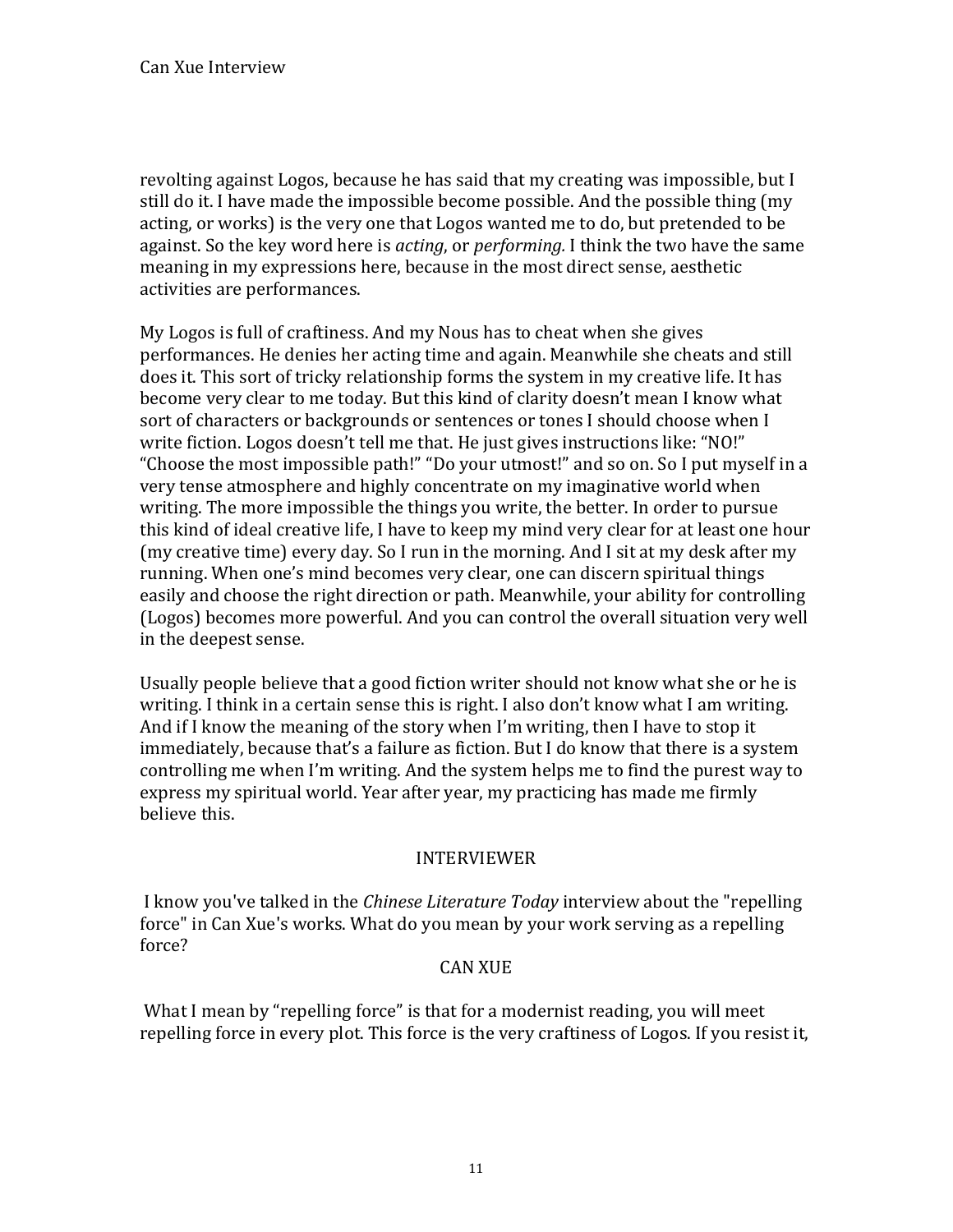or cheat Logos, you may enter a deeper level, and create a meaning for the plot. And that is a successful reading. But if you just wait for the writer to give a meaning to the superficial plot, you will fail. That is a passive reading. That's why I say the "repelling force" is the ability of language to renew itself. Language is a phenomenon of spirit. I think its law is very similar with the law of humanity. At the beginning of your reading, whatever you read, it repels you. You have to be used to the repelling. And you should exert your initiative, and revolt against it. And in the course of your struggling, you are imperceptibly giving meaning to what you read. You are also building up your "self."

This is like Kafka's *Trial.* At every stage K had to struggle with the law. The law said he had to die. But he cheated the law, and overcame the repelling force. However, it was precisely K's struggling that demonstrated the will of the law (Logos).

The repelling force is from the very nature of human beings. In my works, all of the "meaning" hides in deeper levels. The works don't want to tell realistic stories. Their stories are the ones about souls, humanity, and writing itself. They are full of exploring spirit, and their reading requires great initiative on the part of readers.

I think that there are layers in spirit. When a reader begins to read a story, the superficial layer in the reader's mind will react first. And the two parts (the story's surface layer and the reader's layer) will have a skirmish. After that, if the reading is a successful one, the reader will form a structure in his or her mind gradually, and at the same time, the story will reveal its deeper layer before the reader's eyes. The skirmish (I call it "the absorbing of information") is sometimes long, sometimes short. But the forming of the structure takes quite a lot of time. And it usually divides into several stages. At every stage you absorb information again. If you grasp the whole structure at last, you will enter into the deepest layer in the story.

# INTERVIEWER

The "skirmish" that you talk about is a key metaphor of your work, isn't it? Can Xue sees human beings existing with a contradictory nature, squeezed between the original force (Nous) and the supra-rational (Logos). And through the soul's "skirmish," which after all is the result of the splitting of our souls—the soul putting the internal parts of ourselves seemingly outside of us to be wrestled with and reincorporated—human beings gain ground against the untenable nature of our being, of our "nobodyness," a term you used in an interview about *Five Spice Street.* These "skirmishes" are both Can Xue's subject and method in a sense. But in the skirmish, humans are often tossed out or repelled, but you have to jump in again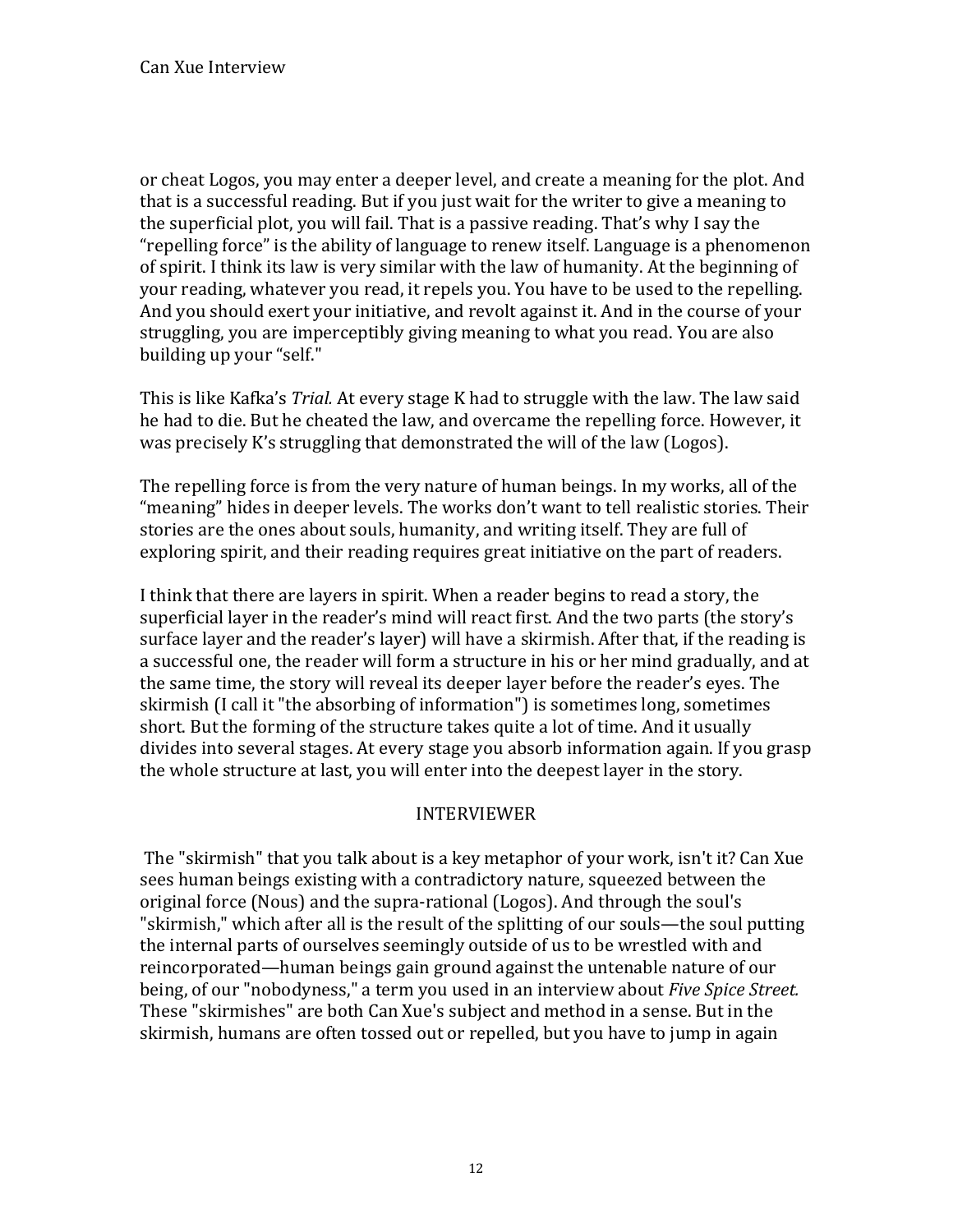and again and exert! Is that an accurate description of the reading process in modernist works?

# **CAN XUE**

Yes, your description that "humans are tossed out and repelled, but you have to jump in again and again and exert" is wonderful! Reading is just this kind of resisting activity. I practice it every day.

But I'm not sure if I understand what you said about "nobodyness." I think those nobodies in my fiction always represent my nature. And they are evocative of dialogues with readers. Those dialogues are the "skirmishes" I mentioned. The untenable things are our old being, our "self." We change our being, our old, untenable "self" through the "skirmishes" with those profound nobodies. It's they who tell us the truth about our real situations. Usually these nobodies that appear in my stories look like "negative" characters. But if you stare at them for a long time, maybe you gain another perspective, and they change into "positive" characters.

## **INTERVIEWER**

Could you give some clues about Logos and Nous in your conception of literature?

# **CAN XUE**

I think as an Easterner and maybe our cultural tradition brought me some advantages to discern the system in literature works. We Easterners are used to seeing the world as a whole. So when I had accepted the Western outlook on the world, and understood humanity as a contradiction, it became much easier for me to unify the opposing parts of the contradiction than it is for Westerners.

My key words "Logos" and "Nous" are from Greek philosophy. One is the highest principle, the light; the other is the deepest original force, the dark mother of imagination. These two parts act on each other, form a "field"—my field of aesthetic activities. And the practice gives rise to my fiction writing. This is a very rough sketch of the system. I plan to write a book about this topic someday.

What I want to emphasize is that the two parts constitute one thing: our humanity. Neither of them can act without the other, although each has its own laws. I think that revealing the relationship between them is the key for revealing the truth in aesthetic activities. That's the work that I'm going to do.